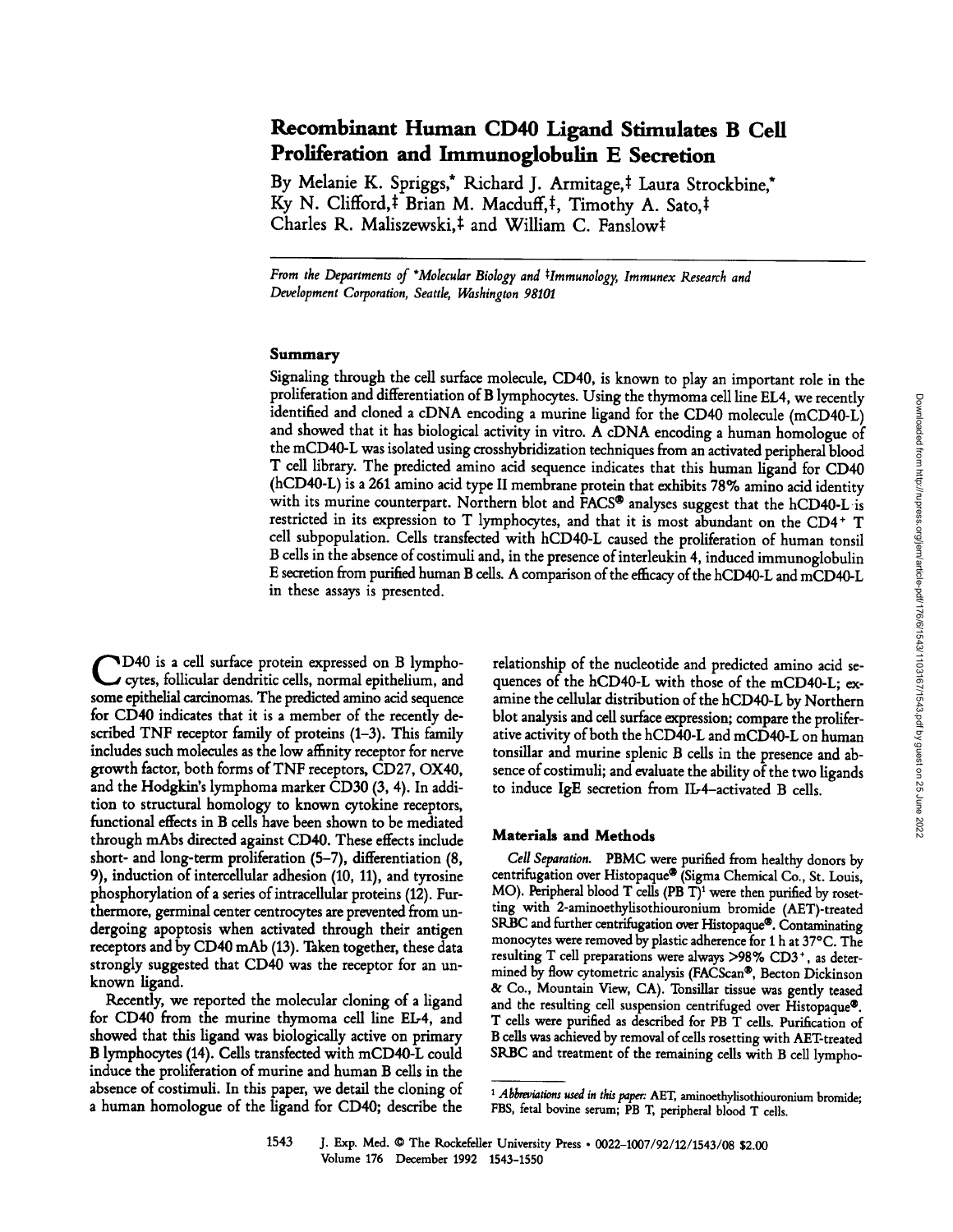kwik (One Lambda Inc., Los Angeles, CA) for 1 h at 37°C to lyse contaminating non-B cells. The resultant B cell preparations were  $>96\%$  CD20<sup>+</sup> as determined by flow cytometry. Murine splenic B cells were isolated using anti-T cell antibody and complement, followed by passage over Sephadex G-10 (Pharmacia Fine Chemicals, Piscataway, NJ) to remove adherent cells. B cells were then positively selected by panning on plates coated with 5  $\mu$ g/ml goat anti-mouse IgM (Southern Biotechnology Associates, Birmingham, AL). Isolated cells were >95% surface IgM<sup>+</sup> as determined by flow cytometry.

*Reagents.* Murine and human recombinant II.-4 were purified from yeast supernatant as previously described (15). The 57-kD gene product of the extracellular domain of human CD40 fused to the Fc region of human IgG1 (CD40.Fc) was expressed, purified, and labeled with biotin-X-nonhydroxy succinimide (NHS; Calbiochem Corp., La Jolla, CA) as previously described (16). CV1/ EBNA cells transfected with plasmids containing the hCD40-L or mCD40-L (see below) as described (14, 17), were cultured for 3 d on 10-cm petri dishes, removed and fixed with 1% paraformaldehyde for 10 min at 40C, and washed extensively in culture medium before their use in biological assays.

*Culture Conditions.* For the preparation of RNA, PB T cells were activated for 20 h with immobilized CD3 mAb. Tonsil T cells were activated for 20 h with 10 ng/ml PMA and 1  $\mu$ g/ml Con A. For proliferation assays, purified B cells  $(10<sup>5</sup>/well)$  were cultured in triplicate with a titration of CV1/EBNA cells expressing human or murine CD40 ligand in flat-bottomed 96-well microtiter plates in 200  $\mu$ l RPMI in a humidified atmosphere of 10% CO<sub>2</sub>. For the proliferation of murine B cells, medium was supplemented with 5% heat-inactivated fetal bovine serum (FBS), 1 mM sodium pyruvate, 0.1 mM nonessential amino acids, 100 U/ml penicillin, 100  $\mu$ g/ml streptomycin, 2 mM t-glutamine, and 50  $\mu$ M 2-ME. For human B cells, medium was supplemented with 10% FBS, 100 U/ml penicillin, and 100  $\mu$ g/ml streptomycin. Wells were pulsed with 2  $\mu$ Ci [<sup>3</sup>H]thymidine (25 Ci/mmol) for the final 8 h of culture, cells were harvested, and incorporated cpm was determined by tritium-sensitive avalanche gas ionization detection on a beta counter (Matrix 96 Direct; Packard Instrument Co., Inc., Meriden, CT). Cultures for the determination of murine IgE secretion were performed as described for murine B cell proliferation assays but in supplemented RPMI 1640 containing 20% FBS. Culture conditions for the determination of human lgE were basically as described for human B cell proliferation assays but were conducted in roundbottomed 96-well microtiter plates. IgE levels in culture supematants were determined by ELISA and were sensitive to 100 pg/ml and 4 ng/ml of human and murine IgE, respectively.

*Flow Cytometric Analysis.* Purified human PB T cells (106/ml) were cultured with 10  $\mu$ g/ml immobilized OKT3 (CD3, American Type Culture Collection) mAb in the presence or absence of 10 ng/ml PMA for the times indicated. Cells were harvested and preincubated with 100  $\mu$ g/ml human IgG1 in PBS plus 0.02%  $NaN<sub>3</sub>$  for 30 min at  $4°C$ , to prevent nonspecific binding of staining reagents. Surface expression of CD40-L was determined by staining with 5  $\mu$ g/ml biotinylated CD40.Fc for 30 min at 4°C. Cells were washed twice with PBS plus 0.02% NaN<sub>3</sub> and incubated for 30 min longer at 4°C with streptavidin-PE diluted 1:5 in PBS plus  $0.02\%$  NaN<sub>3</sub> and then analyzed using a FACScan® (Becton Dickinson & Co.). A minimum of 5,000 cells were analyzed for each sample.

*eDNA Library Construction.* Pooled human PB T were isolated from normal donors and cultured in 10 ng/ml IL-2 for 6 d followed by stimulation with 10 ng/ml PMA and 1  $\mu$ g/ml Con A for 8 h. Polyadenylated RNA was used as a template to construct a random primed eDNA library using a eDNA synthesis kit (Amersham Corp., Arlington Heights, IL). eDNA was adaptored using EcoRI linkers and cloned into a  $\lambda$ gtII vector (Stratagene Inc., La Jolla, CA). The library was screened with a <sup>32</sup>P-labeled mCD40-L riboprobe which was generated using SP6 polymerase (Promega Corp., Madison, WI) according to the supplier's protocol. This probe corresponds to the complete coding region of the mCD40-L gene, and was hybridized to the  $\lambda$ gt11 library at 55°C in Stark's solution followed by washing in  $2 \times$  SSC 0.1% SDS at 63°C.

*Transient Expression of hCD40-L in Mammalian Cells.* The coding region of the hCD40-L was cloned into the mammalian expression vector pDC302 (17); DEAE transfections were performed in COS ceils as described (18). Alternatively, pDC302 expression vector carrying the hCD40-L gene was cotransfected with the plasmid pSV3neo (19) using DEAE dextran into CV-1 EBNA cells (18).

*Northern Blot Analysis.* Northern blots were prepared essentially as described (20). Hybridization was performed in Stark's solution at 63°C followed by several washings in 0.2  $\times$  SSC, 1% SDS at 55°C. Blots were exposed for 1–3 d at  $-70^{\circ}$ C.

*Radiolabeting and Iraraunoprecipitations.* COS cells expressing the hCD40-L protein or PB T cells cultured with immobilized CD3 as described for 3 h were radiolabeled with 100  $\mu$ Ci/ml <sup>35</sup>S Translabel (ICN Biomedicals, Inc., Irvine, CA) for 2-3 h. Cells were lysed in PBS containing 1% Triton X-100 and clarified at 10,000  $g$ for 30 min. Lysates were incubated with purified CD40.Fc protein (1  $\mu$ g/ml) for 30 min followed by the addition of protein A-Sepharose. After extensive washing, pellets were resuspended in sample buffer in the presence or absence of  $\beta$ -ME and analyzed by PAGE.

### **Results**

*Characterization of the hCD40-L eDNA Clone.* A 32p\_ labeled riboprobe corresponding to the coding region of the mCD40-L was used to screen a stimulated human PB T library under reduced stringency (see Materials and Methods). This resulted in the isolation of a 1,803-bp eDNA that contained the complete coding region of the hCD40-L. This done contained a single open reading frame that could encode a polypeptide of 261 amino acids, a 45-bp 5' noncoding region, and 975 bp of Y noncoding sequences which included a poly(A) tail. The predicted amino acid sequence of the hCD40-L and an alignment with the CD40-L is shown in Fig. 1. Like the mCD40-L, the hCD40-L is a type II membrane protein with a short 22-amino acid NH2-terminal cytoplasmic domain followed by a 24-amino acid hydrophobic signal anchor region. The hCD40-L has a 215-amino acid COOH-terminal extracdlular domain compared to 214 amino acids in the mCD40-L and five cysteine residues compared to four in the murine ligand. There is an N-linked glycosylation site in the extracellular domain that is conserved between the human and murine ligands, and an additional, but likely not utilized, glycosylation site in the cytoplasmic domain of hCD40-L. The two sequences exhibit 78% amino acid identity overall. More specifically, there is 81% amino acid identity between the cytoplasmic domains, 96% between the transmembrane regions, and 75% between the extracellular domains.

*Expression and Iraraunoprecipitation of Recombinant hCD40-L.*  Oligonucleotide primers designed to include incompatible restriction sites were used in a PCK reaction to amplify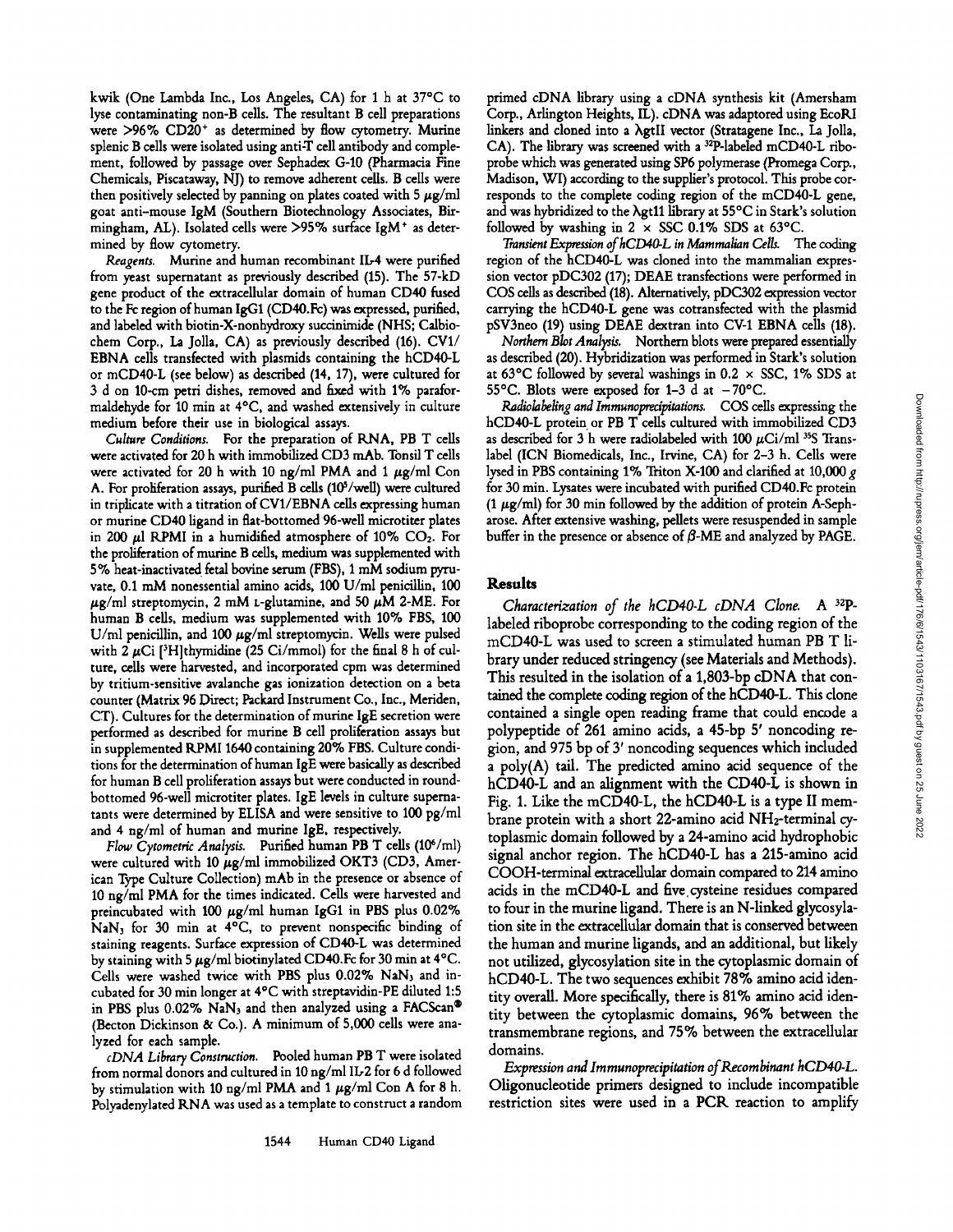|                | TGCCACCTTCTGTGCCAGAAGATACCATTTCAACTTTAACACAGCATGATCGAAACATAC             |              |   |        |    |   |    |        |   |   |   |        |   |   |                         |       |    |        |        |   | 60           |
|----------------|--------------------------------------------------------------------------|--------------|---|--------|----|---|----|--------|---|---|---|--------|---|---|-------------------------|-------|----|--------|--------|---|--------------|
| hCD40.L        |                                                                          |              |   |        |    |   |    |        |   |   |   |        |   |   |                         | N     | I  | E      | т      | Y | 5            |
| mCD40.L        |                                                                          |              |   |        |    |   |    |        |   |   |   |        |   |   |                         |       |    |        |        |   |              |
|                | AACCAAACTTCTCCCCGATCTGCGGCCACTGGACTGCCCATCAGCATGAAAATTTTTATG             |              |   |        |    |   |    |        |   |   |   |        |   |   |                         |       |    |        |        |   | 120          |
| hCD40.L        | W.                                                                       | $Q = T$      |   | S      | P  | R | S  | A      | A | Т | G | г      | P | I | s                       | M     | K  | 1      | F      | M | 25           |
| mCD40.L        | S                                                                        |              | P |        |    |   |    | V      |   |   |   |        |   | A |                         |       |    |        |        |   |              |
|                | TATTTACTTACTGTTTTTCTTATCACCCAGATGATTGGGTCAGCACTTTTTGCTGTGTAT             |              |   |        |    |   |    |        |   |   |   |        |   |   |                         |       |    |        |        |   | 180          |
| hCD40. L       | Y                                                                        | L            | L | т      | v  | F | L  | I      | Τ | Q | М | 1      | G | s | А                       | L     | F  | A      | v      | Y | 45           |
| mCD40.L        |                                                                          |              |   |        |    |   |    |        |   |   |   |        |   |   | $\overline{\mathtt{v}}$ |       |    |        |        |   | 240          |
|                | CTTCATAGAAGGTTGGACAAGATAGAAGATGAAAGGAATCTTCATGAAGATTTTGTATTC             |              |   |        |    |   |    |        |   |   |   |        |   |   |                         |       |    |        |        |   | 65           |
| hCD40.L        | L                                                                        | н            | R | R      | ١. | n | K  | I<br>V | E | D | Е | R<br>v | N | L | н                       | Ε     | D  | F      | v      | F |              |
| mCD40.1        | ATGAAAACGATACAGAGATGCAACACAGGAGAAAGATCCTTATCCTTACTGAACTGTGAG             |              |   |        |    |   |    |        |   | Е |   |        |   |   |                         |       |    |        |        |   | 300          |
| hCD40.L        | м                                                                        | K            | Т | Ι      | ۵  | R | C  | N      | T | G | E | R      | S | L | S                       | L     | L  | N      | C      | Е | 85           |
| mCD40.L        | I                                                                        |              | K | L      | K  |   |    |        | K |   |   | Ġ      |   |   |                         |       |    |        |        |   |              |
|                | GAGATTAAAAGCCAGTTTGAAGGCTTTGTGAAGGATATAATGTTAAACAAAGAGGAGACG             |              |   |        |    |   |    |        |   |   |   |        |   |   |                         |       |    |        |        |   | 360          |
| hCD40.L        | E.                                                                       | I            | K | S      | Q  | F | Е  | G      | F | V | K | D      | I | M | г                       | N     | K  | E      | Ε      | т | 105          |
| mCD40.1        |                                                                          | M            | R | R      |    |   |    | D      | L |   |   |        |   | T |                         |       |    |        |        |   |              |
|                | AAGAAAGAAAACAGCTTTGAAATGCAAAAAGGTGATCAGAATCCTCAAATTGCGGCACAT             |              |   |        |    |   |    |        |   |   |   |        |   |   |                         |       |    |        |        |   | 420          |
| hCD40.L        | ĸ                                                                        | ĸ            | E | N      | s  | F | E  | М      | Q | ĸ | G | D      | Q | N | P                       | Q     | I. | A      | A      | н | 125          |
| mCD40.L        |                                                                          |              |   |        |    |   |    |        |   | R |   |        | E | D |                         |       |    |        |        |   |              |
|                | GTCATAAGTGAGGCCAGCAGTAAAACAACATCTGTGTTACAGTGGGCTGAAAAAGGATAC             |              |   |        |    |   |    |        |   |   |   |        |   |   |                         |       |    |        |        |   | 480          |
| <b>hCD40.L</b> | v                                                                        | 1            | S | Е      | А  | S | S  | K      | т | T | S | v      | L | ۵ | W                       | А     | Ė  | K      | G      | Y | 145          |
| mCD40.L        |                                                                          | v            |   |        |    | N |    | N      | Α | А |   |        |   |   |                         |       | ĸ  |        |        |   |              |
|                | TACACCATGAGCAACAACTTGGTAACCCTGGAAAATGGGAAACAGCTGACCGTTAAAAGA             | т            | M |        | N  | N | τ. | v      | т | L | Ε |        |   | ĸ |                         |       | т  | v      | ĸ      | R | 540<br>165   |
| hCD40.L        | Y                                                                        |              |   | S<br>к | S  |   |    |        | M |   |   | N      | G |   | ٥                       | L     |    |        |        |   |              |
| mCD40.L        | CAAGGACTCTATTATATCTATGCCCAAGTCACCTTCTGTTCCAATCGGGAAGCTTCGAGT             |              |   |        |    |   |    |        |   |   |   |        |   |   |                         |       |    |        |        |   | 600          |
| hCD40.L        | Q                                                                        | G            | L | Y      | ٧  | I | Y  | Α      | O | ٧ | Т | F      | Ć | S | N                       | R     | Е  | A      | s      | s | 185          |
| mCD40.L        | E                                                                        |              |   |        |    | ٧ |    | T      |   |   |   |        |   |   |                         |       |    | P      |        |   |              |
|                | CAAGCTCCATTTATAGCCAGCCTCTGCCTAAAGTCCCCGGTAGATTCGAGAGAATCTTA              |              |   |        |    |   |    |        |   |   |   |        |   |   |                         |       |    |        |        |   | 660          |
| hCD40.L        | Q                                                                        | А            | P | F      | I  | A | S  | L      | С | L | K | S      | P | G | R                       | F     | Е  | R      | I      | L | 205          |
| mCD40.L        |                                                                          | R            |   |        |    | ٧ | G  |        | W |   |   | P      | S | I | G                       | S     |    |        |        |   |              |
|                | CTCAGAGCTGCAAATACCCACAGTTCCGCCAAACCTTGCGGGCAACAATCCATTCACTTG             |              |   |        |    |   |    |        |   |   |   |        |   |   |                         |       |    |        |        |   | 720          |
| hCD40.L        | L                                                                        | $\, {\bf R}$ | A | A      | N  | T | H  | S      | S | A | K | P      | Ċ | G | ٥                       | O     | Ś  | I      | H      | L | 225          |
| mCD40.L        |                                                                          | K            |   |        |    |   |    |        |   | S | Q | L      |   | Ε |                         |       |    | V      |        |   |              |
|                | GGAGGAGTATTTGAATTGCAACCAGGTGCTTCGGTGTTTGTCAATGTGACTGATCCAAGC             |              |   |        |    |   |    |        |   |   |   |        |   |   |                         |       |    |        |        |   | 780          |
| hCD40.L        | G                                                                        | G            | v | F      | Ε  | L | Q  | P      | G | А | s | v      | F | v |                         | N V G |    | D<br>E | Ъ<br>A | s | 245          |
| mCD40.L        | CAAGTGAGCCATGGCACTGGCTTCACGTCCTTTGGCTTACTCAAACTCTGAACAGTGTCA             |              |   |        |    |   |    | А      |   |   |   |        |   |   |                         |       |    |        |        |   | 840          |
| hCD40.L        | Q                                                                        | v            | S | н      | G  | Т | G  | F      | т | s | F | Ġ      | L | L | ĸ                       | ī. ¥k |    |        |        |   | 261          |
| mCD40.1        |                                                                          |              | I |        | R  | V |    |        | S |   |   |        |   |   |                         |       |    |        |        |   |              |
|                | CCTTGCAGGCTGTGGTGGAGCTGACGCTGGGAGTCTTCATAATACAGCACAGCGGTTAAG             |              |   |        |    |   |    |        |   |   |   |        |   |   |                         |       |    |        |        |   | 900          |
|                | CCCACCCCCTGTTAACTGCCTATTTATAACCCTAGGATCCTCCTTATGGAGAACTATTTA             |              |   |        |    |   |    |        |   |   |   |        |   |   |                         |       |    |        |        |   | 960          |
|                | TTATACACTCCAAGGCATGTAGAACTGTAATAAGTGAATTACAGGTCACATGAAACCAAA             |              |   |        |    |   |    |        |   |   |   |        |   |   |                         |       |    |        |        |   | 1020         |
|                | ACGGGCCCTGCTCCATAAGAGCTTATATATCTGAAGCAGCAACCCCACTGATGCAGACAT             |              |   |        |    |   |    |        |   |   |   |        |   |   |                         |       |    |        |        |   | 1080         |
|                | CCAGAGAGTCCTATGAAAAGACAAGGCCATTATGCACAGGTTGAATTCTGAGTAAACAGC             |              |   |        |    |   |    |        |   |   |   |        |   |   |                         |       |    |        |        |   | 1140         |
|                | AGATAACTTGCCAAGTTCAGTTTTGTTTCTTTGCGTGCAGTGTCTTTCCATGGATAATGC             |              |   |        |    |   |    |        |   |   |   |        |   |   |                         |       |    |        |        |   | 1200         |
|                | ATTTGATTTATCAGTGAAGATGCAGAAGGGAAATGGGGAGCCTCAGCTCACATTCAGTTA             |              |   |        |    |   |    |        |   |   |   |        |   |   |                         |       |    |        |        |   | 1260         |
|                | TGGTTGACTCTGGGTTCCTATGGCCTTGTTGGAGGGGGCCAGGCTCTAGAACGTCTAACA             |              |   |        |    |   |    |        |   |   |   |        |   |   |                         |       |    |        |        |   | 1320         |
|                |                                                                          |              |   |        |    |   |    |        |   |   |   |        |   |   |                         |       |    |        |        |   | 1380         |
|                |                                                                          |              |   |        |    |   |    |        |   |   |   |        |   |   |                         |       |    |        |        |   | 1440         |
|                |                                                                          |              |   |        |    |   |    |        |   |   |   |        |   |   |                         |       |    |        |        |   | 1500<br>1560 |
|                | CACACACACACAGAGTCAGGCCGTTGCTAGTCAGTTCTCTTCTTTCCACCCTGTCCCTAT             |              |   |        |    |   |    |        |   |   |   |        |   |   |                         |       |    |        |        |   | 1620         |
|                | CTCTACCACTATAGATGAGGGTGAGGAGTAGGGAGTGCAGCCCTGAGCCTGCCCACTCCT             |              |   |        |    |   |    |        |   |   |   |        |   |   |                         |       |    |        |        |   | 1680         |
|                | CATTACGAAATGACTGTATTTAAAGGAAATCTATTGTATCTACCTGCAGTCTCCATTGTT             |              |   |        |    |   |    |        |   |   |   |        |   |   |                         |       |    |        |        |   | 1740         |
|                | TCCAGAGTGAACTTGTAATTATCTTGTTATTTATTTTTGAAT <del>AATAAA</del> GACCTCTTAAC |              |   |        |    |   |    |        |   |   |   |        |   |   |                         |       |    |        |        |   | 1800         |
|                | ATT                                                                      |              |   |        |    |   |    |        |   |   |   |        |   |   |                         |       |    |        |        |   | 1803         |
|                |                                                                          |              |   |        |    |   |    |        |   |   |   |        |   |   |                         |       |    |        |        |   |              |

**Figure 1. Nucleotide sequence exclusive of poly(A) of a cDNA encoding the hCD40-L protein (Genbank accession no. X67878). The predicted amino acid sequence of hCD40-L is given and compared with that of mCD40-L. Amino acid differences are indicated. The putative NHz-terminal signal/anchor sequence is underlined, and potential N-linked glycosyhtion sites are shaded. A consensus sequence for addition of poly(A) is located at position 1784** *(boxed),* **and a possible alternative poly(A) site occurs at position 989**  (boxed).

**the coding region of the hCD40-L gene. After digestion with the appropriate enzymes, the resulting PCR product was subcloned into a mammalian expression vector. Sequence anal- },sis of the coding region insert confirmed that no nudeotide changes had occurred as a result of the PCK amplification. This plasmid was then used to transfect COS cells. The resulting recombinant hCD40-L was compared with the hCD40-L expressed on stimulated human PB T cells by metabolic labeling and precipitation using a previously described soluble CD40.Fc chimeric molecule (16). The results of this experiment are shown in Fig. 2. Immunoprecipitates electrophoresed under reducing conditions (lane b) indicate an apparent Mr of 33-35 kD for the recombinant hCD40-L.** 

**This protein comigrates with the hCD40-L protein derived from CD3 mAb-stimulated PB T cells (lane d). Immunoprecipitates electrophoresed under nonreducing conditions are essentially indistinguishable (data not shown), suggesting that the hCD40-L does not dimerize through disulphide bonding.**  A larger band ( $\sim$  69 kD) is present in the samples from stimu**lated PB T cells (lane d) or cells transfected with the hCD40-L (lane b), but not in control samples (lanes c and e). We addressed the possibility that this band might be due to oligomerization of the ligand through noncovalent bond formation by electrophoresing precipitated samples on polyacrylamide gels containing 7 M urea in the presence and absence of reducing agents. When these experiments are performed,**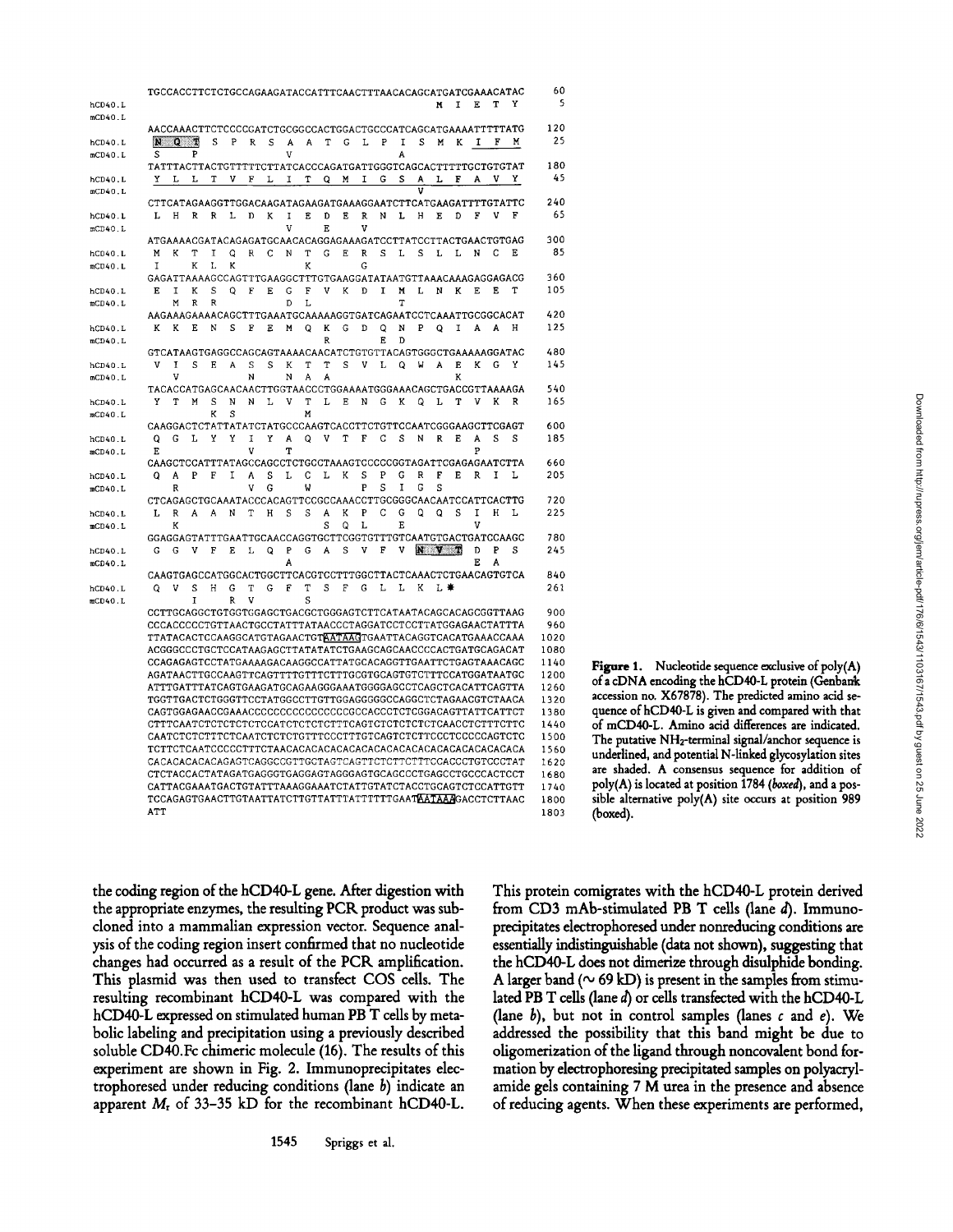the results are similar to those in Fig. 2 (data not shown). Thus, the exact nature of the higher molecular weight material is still undear, but it is not likely to be a simple oligomer of the hCD40-L.

*Characterization of hCD40-L Expression by Northern Blot Analyds.* Previously, we reported that mCD40-L mKNA was induced in T cells activated with CD3 mAb (14). We examined purified human PB T and tonsil T cells for their expression of hCD40-L mKNA in response to various stimuli. Total RNA from PB T cells activated with CD3 mAb, or tonsil T cells stimulated with PMA and Con A, was analyzed on Northern blots using a 32P-labeled antisense KNA probe (Fig. 3). No detectable hCD40-L was present in unstimulated PB T or tonsil T cell total RNA, but was inducible under both stimulation conditions. It is interesting that both PB T and tonsil T cells express what appear to be two hCD40- L-specific mKNAs. The larger band is typically more prominent than the smaller band and appears to be  $\sim$ 2,000 bases in length, comparable to the size of the single mCD40-L mRNA seen in murine T cells. The exact nature of the smaller band is unclear. PCK experiments (our unpublished data) have not provided any evidence for alternate mRNA splicing. There is only a single AATAAA polyadenylation consensus sequence in the 3' noncoding region (Fig. 1). However, the sequence AATAAG appears at position 989 and might possibly serve as an alternate polyadenylation signal.

*Cellular Distribution of the hCD40-L.* KNA was obtained from CD3 mAb-stimulated PB T cells and a number of call lines of myeloid, lymphoid, fibroblastic, and epithelial origin, and examined for hCD40-L transcripts. The following cell types were found negative by Northern blot analysis using  $5 \mu$ g poly(A)<sup>+</sup> RNA per lane: Blin, CB23, Raji, Jurkat, PBM, monocytes, Thp-1, U937, HeLa, A549, placenta, and dermal fibroblasts. After hybridization with the 32p-labeled antisense probe described above, no hCD40-L-specific mKNA could be detected in any cell type other than T cells or their derivatives. In addition, we examined a commercially available Northern blot containing total RNA derived from a variety of human tissues (Fig. 4). On this blot, the radiolabeled hCD40-L probe hybridized with RNA derived from lung tissue. This was somewhat surprising based on the



Figure 2. Precipitation of hCD40-L protein using soluble CD40.Fc. COS cells expressing the hCD40-L protein or CD3 mAb-stimulated PB T cells were radiolabeled as described in Materials and Methods. Lysates were precipitated using CD40.Fc and protein A-Sepharose and analyzed under reducing conditions on an 8-16% polyacrylamide SDS gradient gel. Lanes: (a) molecular weight markers; (b) recombinant hCD40-L protein derived from transfected cells; (c) cells transfected with empty vector; (d) hCD40-L protein from stimulated PB T cells; and (e) unstimulated PB T cells.





Figure 3. Northern blot analysis of hCD40-L-expressing T cells. Total KNA from stimulated PB T or tonsil T cells was analyzed on Northern blots using a 3zp. labeled antisense hCD40-L probe. Lanes: (a) unstimulated PB T cells;  $(b)$  CD3-stimulated PB T cells; and (c) PMA plus Con A-stimulated tonsil T cells.

Northern blot analysis of specific cell KNAs. However, it was possible that the hCD40-L-specific mRNA in this lung sample was due to contaminating T lymphocytes. To address this, we rehybridized this tissue blot with a 32p-labeled antisense probe derived from the  $\delta$  chain of the TCR (Fig. 4 B). This experiment resulted in the detection of a band of the expected size which was present exclusively in the lungderived sample. Therefore, it appears that within the cell types examined thus far, expression of the hCD40-L is restricted to T lymphocytes.

*Induction of hCD40-L on PB T Cells.* The induction of hCD40-L expression on PB T cells was examined over 36 h after activation with CD3 antibody, PMA, or a combina-



Figure 4. Northern blot analysis of tissue-specific RNAs. Poly $(A)^+$ RNA from the indicated tissues was hybridized with antisense riboprobes as described in Materials and Methods.  $(A)$  Northern blot hybridized with a radiolabeled probe corresponding to the coding region of the hCD40-L (B) The same Northern blot, partially stripped and rehybridized with a probe specific for the  $\delta$  chain of the TCR.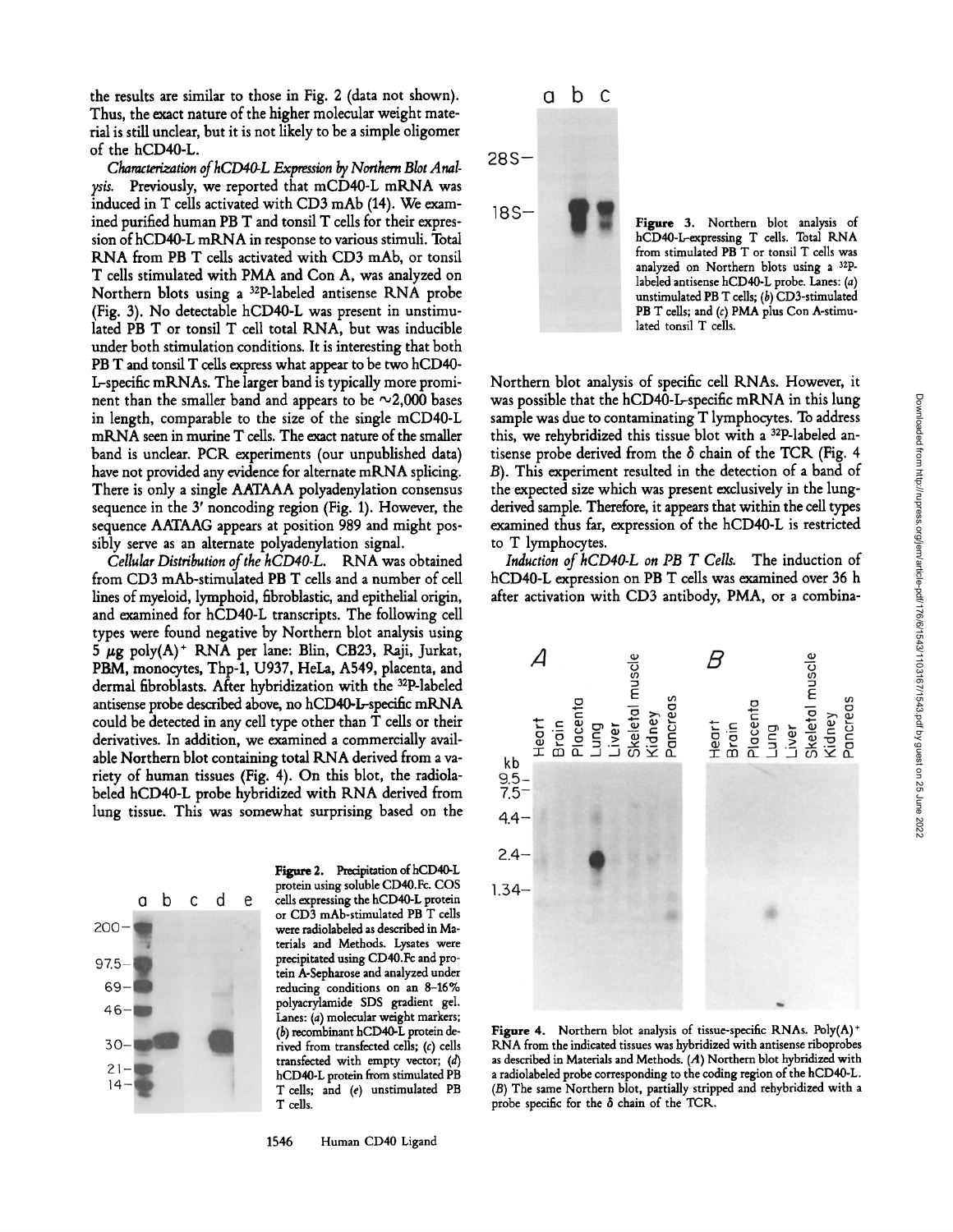

Figure 5. Induction of CD40 ligand expression on PB T cells. Purified peripheral blood T cells were activated for up to 36 h in the presence of  $\frac{1}{5} \mu$ g/ml immobilized CD3 mAb ( $\bullet$ ), 5 ng/ml PMA ( $\bullet$ ), or a combination of CD3 mAb plus PMA (O). Cells were harvested at the time indicated, stained with 5  $\mu$ g/ml biotinylated CD40.Fc and streptavidin-PE, and analyzed by flow cytometry. Results are expressed as the percent of cells positive for biotinylated CD40.Fc binding compared to cells stained with control hiotinylated IL-4R.Fc.

tion of the two (Fig. 5). Unstimulated T cells expressed virtually undetectable levels of hCD40-L, as determined by flow cytometric analysis of cells stained with biotinylated CD40.Fc. Treatment with CD3 mAb induced detectable hCD40-L by 4 h, with maximal expression at 8-16 h, and with significant expression still detected at 36 h. Stimulation with PMA resulted in lower levels of ligand expression but similar kinetics of induction. A combination of CD3 mAb and PMA induced detectable hCD40-L by 2 h and resulted in a higher level of ligand expression at 16 h than seen with either factor alone. In contrast to CD3 mAb, PHA alone was not an effective inducer of hCD40-L, but in combination with PMA resulted in levels of ligand comparable to those seen with a combination of CD3 mAb and PMA (data not shown).



Figure 6. CD40 ligand is induced predominantly on CD4<sup>+</sup> T cells. Purified PB T cells were cultured for 16 h in medium  $(A \text{ and } B)$  or activated with 5  $\mu$ g/ml immobilized CD3 mAb (C and D) and stained with biotinyhted CD40.Fc and streptavidin-PE and either FITC-conjugated CD4  $(A \text{ and } C)$  or CD8  $(B \text{ and } D)$  mAb. Results are representative from one of six experiments performed.

*Expression of hCD40-L on T Cell Subpopulations.* CD4\* and CD8<sup>+</sup> PB T cells were examined for the expression of hCD40-L after 18-h stimulation with CD3 mAb (Fig. 6). In the absence of stimulation, CD4<sup>+</sup> and CD8<sup>+</sup> T cells expressed no detectable hCD40-L as determined by binding of biotinylated CD40.Fc (Fig. 6, A and B). After treatment with CD3 mAb, hCD40-L expression was detected primarily on the  $CD4^+$  population (Fig. 6 C). However, a reproducible finding from experiments performed on T cells from many donors was that a small proportion of CD8+ T cells was also induced to express hCD40-L (Fig. 6 D), although this expression was consistently lower than that seen on CD4 + cells.

*Induction of Proliferation with CD40-L.* The human and murine CD40-L were compared for their ability to mediate B cell proliferation. Purified human tonsil B cells were induced to proliferate in the absence of added cytokines when cultured with fixed CV1/EBNA cells transfected with either human or murine CD40-L (Fig. 7 A). This effect appeared to be dose dependent. Addition of II.-4 to cultures enhanced the proliferative response of human B cells to both human and murine ligand.

The effects of hCD40-L on proliferation of murine splenic B cells was also examined (Fig. 7 B). As shown previously, mCD40-L was mitogenic in a dose-dependent manner for murine B cells cultured in the absence of costimulus (14). In contrast, under the same culture conditions, CV1/EBNA cells expressing the hCD40-L had virtually no effect. However, the addition of IL-4 to cultures containing the hCD40-L resulted in the proliferation of murine B cells. Although II.-4



Figure 7. Comparative proliferative responses of B cells to human and murine CD40 ligand.  $(A)$  10<sup>5</sup> purified human tonsil B cells were cultured for 6 d with a titration of CV1/EBNA cells transfected with human ( $\bullet,$ O) or murine ( $\Box$ ,  $\Box$ ) CD40 ligand, in the presence *(filled symbols)* or absence (open symbols) of 5 ng/ml hIL-4. (B) 10<sup>5</sup> purified murine splenic B cells were cultured for 3 d with CD40 ligand as described above in the presence or absence of 10 ng/ml mIL-4. Results are expressed as mean incorporated cpm from triplicate cultures.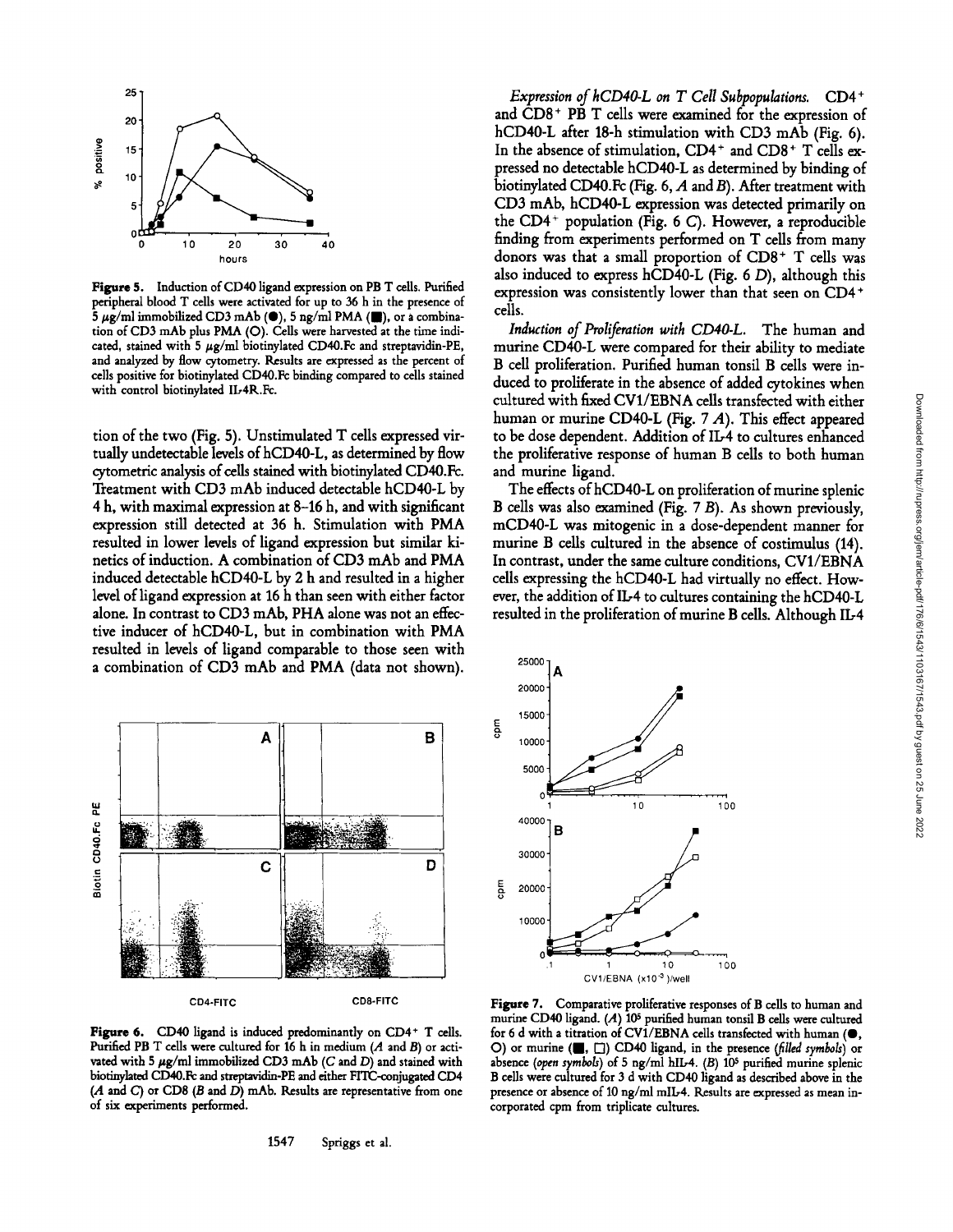enhanced the response of human B cells to mCD40-L (Fig. 7 A), no such enhancement was observed when IL-4 was added to murine B cell cultures containing mCD40-L (Fig.  $7B$ ). In both human and murine proliferation assays, CV1/EBNA cells transfected with vector alone had no effect (13, data not shown).

The two forms of CD40-L were compared for their ability to induce IgE secretion from ID4-activated B cells. Human and murine CD40-L showed comparable activity in the induction of human IgE secretion from purified tonsil B cells (Fig.  $8$  A). As was seen in the proliferation assays, this effect also appeared dose dependent. Similarly, both human and murine forms of CD40-L induced IgE from Ib4-stimulated murine splenic B cells (Fig.  $7B$ ), although the human ligand appeared to exhibit lower activity than the murine ligand in this assay. No secreted human or murine IgE was detected in the absence of IL-4 or if CV1/EBNA cells transfected with vector alone were used (14, data not shown).

#### **Discussion**

Cell surface molecules expressed on activated T cells that provide contact-dependent help to B cells have been the subject of intense investigation. Recently, a molecule expressed on CD3-activated murine T cells that induces B cells to proliferate in the absence of a costimulus and stimulates IgE secretion from Ib4-activated B cells was cloned and identified as a murine ligand for CD40 (14). Using crosshybridization techniques, we have isolated a human ligand for CD40 that exhibits significant homology (78% identity at the amino



**Figure** 8. Human and murine IgE secretion induced by CD40 ligand.  $(A)$  10<sup>5</sup> purified human tonsil B cells were cultured for 10 d with a titration of CV1/EBNA cells transfected with human ( $\bullet$ ) or murine (O) CD40 ligand, in the presence of 5 ng/ml hIL-4,  $(B)$  10<sup>5</sup> purified murine splenic B cells were cultured for 7 d with CD40 ligand as described above in the presence of 10 ng/ml mlL-4. Results are expressed as mean values \_+ SEM from triplicate cultures.

acid and 83% at the nudeotide levels) to its murine counterpart. This level of homology suggested that the hCD40-L would be active on both murine and human B cells in a manner similar to that described for mCD40-L (14). In terms of IgE secretion, this was indeed the case, although the hCD40-L displayed lower potency than the mCD40-L on murine B cells. However, with regard to induction of proliferation, we report significant differences between the murine and human CD40-L. Using murine B cells, hCD40-L requires Ib4 for induction of proliferation, whereas mCD40-L does not. On the other hand, in the human B cell culture system both hCD40-L and mCD40-L are capable of inducing significant proliferation in the absence of IL-4. Moreover, IL-4 augments the response of human B cells to hCD40-L and mCD40-L.

Experiments performed in our laboratory (unpublished data) indicate that human and murine B cells differ in the time at which the maximum proliferative response to either hCD40-L or mCD40-L is observed. In murine B cell cultures, the maximal proliferative response is seen at day 2, whereas human B cells show the highest rate of proliferation at day 5, regardless of whether hCD40-L or mCD40-L is used as a stimulus. Because hCD40-L and mCD40-L have comparable activity on human B cells, the inability of hCD40-L to induce the proliferation of murine B cells in the absence of IL-4 is intriguing. One possible explanation for this disparity could be a decreased affinity of hCD40-L compared to mCD40-L for murine CD40.

The predicted amino acid sequence for the murine CD40 molecule is 62% identical to the human CD40 (2). This level of homology might suggest that the binding of both mCD40-L and hCD40-L to either form of CD40 would be comparable. In support of this, we have previously shown that mCD40-L binds to human CD40 with high affinity (21). However, additional binding studies using hCD40-L and mCD40-L will be necessary to further define this interaction.

Another possible explanation for the disparity in the activity of the two ligands is that hCD40-L may not induce proliferation of murine B cells in the absence of costimulus unless the CD40 receptor molecule is being expressed at some required threshold level. It is known that CD40 is constitutively expressed on nonactivated human B cells at high levels relative to those observed on murine B cells (1, 2, 22, and our unpublished observations). The addition of IL-4 to activated murine B cells enhances CD40 mRNA expression (2), which could result in an increased surface expression sufficient to allow the observed proliferative effects. Human B cells also respond to IL-4 by upregulating CD40 expression. However, if a minimum number or relative density of CD40 is required for optimal signaling, the comparable activity of hCD40-L and mCD40-L on human B cells in the absence of IL-4 may simply reflect the increased level of CD40 expression. In contrast to the proliferation assays performed in the absence of a costimulus, the observation that hCD40-L and mCD40-L induce similar levels of IgE from murine B cells is likely due to the absolute requirement for IL-4 in secretion of this isotype.

The conformation of the ligands and the CD40 receptors no doubt play an important role in defming their relative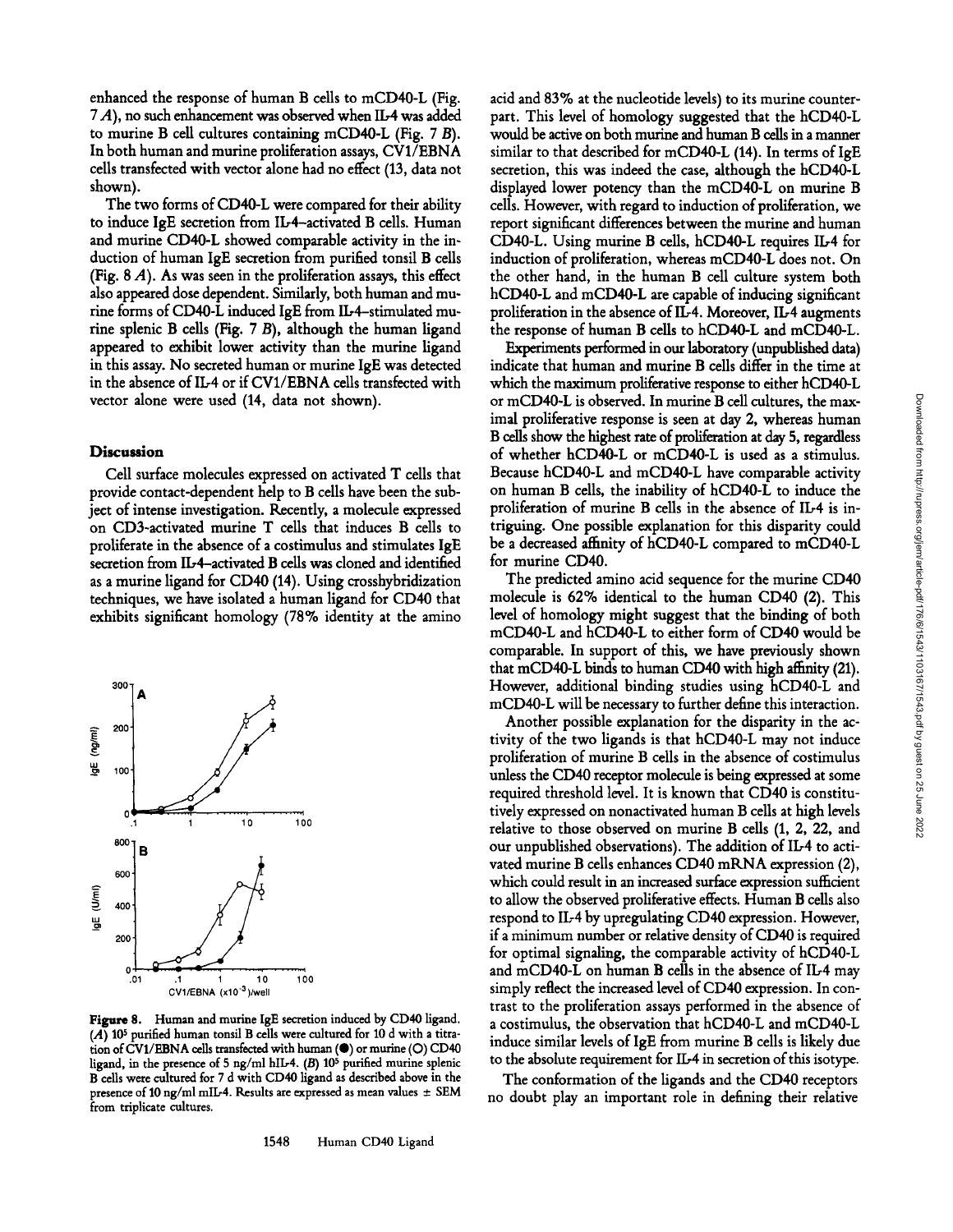affinities for one mother. Fine structure epitope mapping using panels of mAbs will be useful, however, as of yet, such reagents are unavailable. Recently, Lederman et al. (23) described a mAb directed against a 30-kD activated T cell surface antigen which resembles the hCD40-L in its functional effects. This antibody inhibits the B cell proliferation and CD23 expression induced by activated CD4 + T cells. However, the kinetics of induction of the T cell surface antigen recognized by this antibody differ from that seen in our laboratory for the hCD40-L. In addition, reactivity of this antibody is restricted to CD4<sup>+</sup> T cells, whereas hCD40-L can also be induced on a small percentage of CD8<sup>+</sup> T cells. Further studies will be necessary to determine the exact identity of the T cell antigen recognized by this antibody and its relationship to the hCD40-L.

The significance of the induction of the hCD40-L on a small proportion of CD8<sup>+</sup> PB T cells is unclear. Attempts to induce the expression of hCD40-L on human T cell clones (our unpublished observations) have thus far been successful only in  $CD4^+$  cells, despite the fact that several  $CD8^+$ clones have also been examined. Studies are currently underway to determine whether CD8<sup>+</sup> cells expressing hCD40-L play a unique role in the normal immune response in vivo.

In addition to B cells, the cellular distribution of CD40 includes follicular dendritic cells and epithelial cells. Given the diversity of the response to B ceils to the CD40-L, it will be of interest in the future to determine the role of the CD40-L in the biology of other ceil types.

The authors wish to thank Steve Gimpel for sequencing the cDNA; Ken Grabstein and David Cosman for helpful discussions; and Anne C. Bannister for editorial assistance.

Address correspondence to Dr. Melanie K. Spriggs, Immunex R. & D Corporation, 51 University Street, Seattle, WA 98101.

*Received for publication 30 July 1992.* 

#### **References**

- 1. Stamenkovic, I., E.A. Clark, and B. Seed. 1989. A B-lymphocyte activation molecule related to the nerve growth factor receptor and induced by cytokines in carcinomas. EMBO (Eur. *Mol. Biol. Organ.) f* 8:1403.
- 2. Torres, R.M., and E.A. Clark. 1992. Differential increase of an alternatively polyadenylated mRNA species of murine CD40 upon B lymphocyte activation. *J. Immunol.* 148:620.
- 3. Smith, C.A., T. Davis, D. Anderson, L. Solam, M.P. Beckmann, R. Jerzy, S.K. Dower, D. Cosman, and R.G. Goodwin. 1990. A receptor for tumor necrosis factor defines an unusual family of cellular and viral proteins. *Science (Wash. DC).*  248:1019.
- 4. Diirkop, H., U. Latza, M. Hummel, F. Eitelbach, B. Seed, and H. Stein. 1992. Molecular cloning and expression of a new member of the nerve growth factor receptor family that is characteristic for Hodgkin's disease. *Cell.* 68:421.
- 5. Clark, E.A., and J.A. Ledbetter. 1986. Activation of human B cells mediated through two distinct cell surface differentiation antigens, Bp35 and Bp50. *Proc. Natl. A\_cad. Sci. USA.*  83:4494.
- 6. Paulie, S., A. Rosen, B. Ehlin-Henriksson, S. Braesch-Andersen, E. Jakobsen, H. Koho, and P. Perlmann. 1989. The human B lymphocyte and carcinoma antigen, CDw40, is a phosphoprotein involved in growth signal transduction.J. *Immunol.*  142:590.
- 7. Banchereau, J., P. de Paoli, A. Valh, E. Garcia, and F. Rousset. 1991. Long term human B cell lines dependent on interleukin-4 and antibody to CD40. *Science (Wash. DC).* 251:70.
- 8. Jabara, H.H., S.M. Fu, K.S. Geha, and D. Vercelli. 1990. CD40 and IgE: synergism between anti-CD40 monoclonal antibody and interleukin 6 in the induction of IgE synthesis by highly purified human B cells. *J. Exp. Med.* 172:1861.
- 9. Zhang, K., E.A. Clark, and A. Saxon. 1991. CD40 stimulation provides an IFN-gamma-independent and IL-4-dependent differentiation directly to human B cells for IgE production. *f Immunol.* 146:1836.
- 10. Valle, A., C.E. Zuber, T. Defrance, O. Djossou, M. DeRie, andJ. Banchereau. 1989. Activation of human B lymphocytes through CD40 and interleukin 4. *Fur. J. Immunol.* 19:1463.
- 11. Barrett, T.B., G. Shu, and E.A. Clark. 1991. CD40 signaling activates CD11a/CD18 (LFA-1)-mediated adhesion in B calls. *f Immunol.* 146:1722.
- 12. Uckun, F.M., G.L. Schieven, I. Diberdik, M. Chandan-Langlie, L. Tuel-Ahlgren, and J.A. Ledbetter. 1991. Stimulation of protein tyrosine phosphorylation, phosophoinositide turnover, and multiple previously unidentified serine/threonine-specific protein kinases by the pan-B-cell receptor CD40/Bp50 at discrete developmental stages of human B-cell ontogeny. *J. Biol. Chem.* 266:17478.
- 13. Liu, Y.J., D.E. Joshua, G.T. Williams, C.A. Smith, J. Gordon, and I.C.M. MacLennon. 1989. Mechanism of antigen-driven selection in germinal centres. *Nature (Lond.).* 342:929.
- 14. Armitage, R.J., W.C. Fanslow, L. Strockbine, T.A. Sato, K.N. Clifford, B.M. Macduff, D.M. Anderson, S.D. Gimpel, T. Davis-Smith, C.R. Maliszewski, et al. 1992. Molecular and biological characterization of a murine ligand for CD40. *Nature (Lond.).* 357:80.
- 15. Widmer, M.B., R.B. Acres, H.M. Sassenfeld, and K.H. Grabstein. 1987. Regulation of cytolytic cell populations from human peripheral blood by B cell stimulatory factor 1 (interleukin 4). *J. Exp. Med.* 166:1447.
- 16. Fanslow, W.C., D. Anderson, K.H. Grabstein, E.A. Clark, D. Cosman, and R.J. Armitage. 1992. Soluble forms of CD40 inhibit biological responses of human B cells. *J. Immunol.*

1549 Spriggs et al.